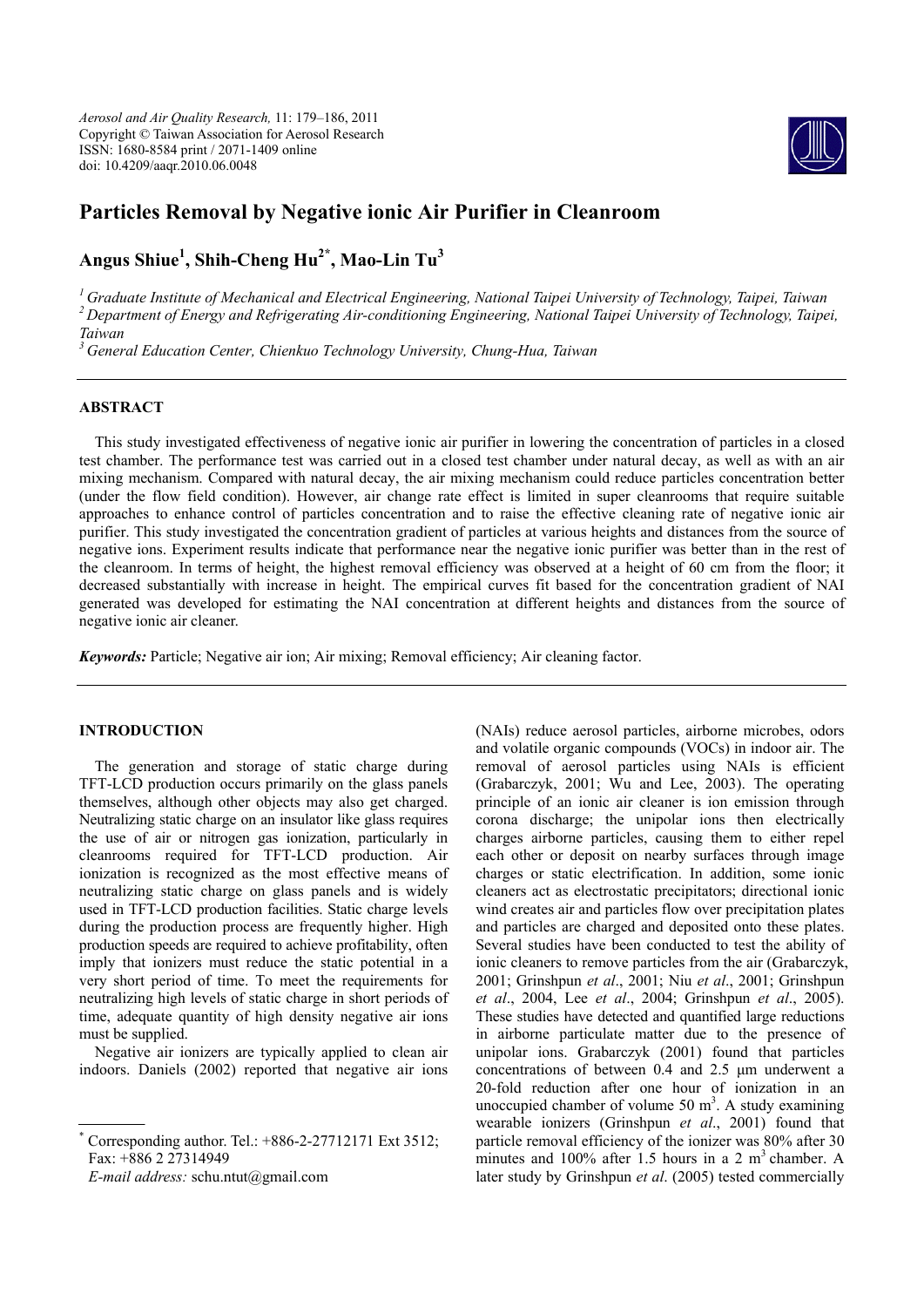available ionic air cleaners in a  $2.6 \text{ m}^3$  chamber and found that the unit which produced the most ions demonstrated 100% particulate matter removal within 10 to 12 minutes for particle sizes between 0.3 and 3.0 μm. Lee *et al*. (2004) tested commercially available ionic cleaners in a  $24.3 \text{ m}^3$ test chamber and found that a 30 minute operation of the device, which produced the most ions, resulted in removal of about 95% of 1.0 μm particles from the air above, which was beyond the decay rate, due to particle settling. These studies clearly indicate that ions can facilitate reduction of airborne particulate matter. The limitation of the aforementioned studies, however, is that they have used uninhabited chamber environments to study the effect of ions on air quality, and have not challenged ionic air cleaners with real-life environments. Unlike in test chambers, in real indoor living spaces, airborne particles can be generated continuously by various activities of the inhabitants and infiltration of outdoor particles through the building envelope.

Common ionizers use ionization to decompose molecules in the air. This method not only produces negative ions, but also produces adjunctions like positive ions and ozone, etc. Negative ions occur commonly throughout nature and can create an overall sense of well-being. Positive ions are positively charged molecules (positively charged carbon dioxide) and are believed to have negative health effects on human health. Despite the positive influence of negative ions having already been understood by most people, applications have been limited. Negative ionic air purifiers using the Polymer Fusion Technology (PFT) to compound (fusion) the  $C_{60}$  series of carbon materials with other materials (like carbon/oxygen materials) changes physical, chemical and electric attributes of ionized particulate matter. More importantly, use of environmentfriendly materials (excluding the eight major toxicant heavy metal pollutes), which can be decomposed after high-temperature heating, ensures compliance of global environment protection standards. The high or super-high molecular weight of chemosynthesised fullerene materials implies extraordinary properties unseen in physical and chemical research on delicate ions. Materials with such features have effective static reduction capabilities as they generate large amounts of pure OH- electrons, commonly known as negative ions. The product reduces the static resulting from machine operation and operator motion. It quickly pushes airborne particles, dust, and residual spray paint toward the ground, and restricts airborne particles to a height of 10 cm from ground level. As a result, airborne particles will not continue to float, accumulate, and attach to each other. As large quantities of airborne particles are removed, defect rate in manufacturing can be decreased significantly.

The main objective of this study is to determine the particle  $(0.1-0.5 \mu m)$  removal efficiency of the negative ionic air purifier in a closed chamber that simulated a confined cleanroom environment. Effects of air mixing, height from the floor, and distance from the source of NAI generation in the chamber on the performance of the negative ionic air purifier will also be investigated.

## **MATERIALS AND METHODS**

The tests were conducted in a closed chamber made of stainless steel (SUS-304), which was earthed. In the testing chamber a temperature of  $24 \pm 1$ °C and relative humidity of  $45 \pm 2\%$  was maintained by an air-conditioning system. The geometry of the chamber and locations of devices and instrumentation were as shown in Fig. 1. The devices contained a fan to re-circulate chamber air through the negative ionic air purifier.

An ultrasonic nebulizer (Model: UN-808, Sigma Medical Supplies Corp. Tapei, Taiwan) was used to generate particles from polystyrene latex sphere (PSL), the particle source (injection velocity can be neglected); more than 75% of particles had diameter of 0.12 μm, and concentration at the source point was approximately 106 particles/ft3. PSL and deionized water were mixed in a concentration ratio of 50 mL per 1 gallon (3.8 liters). Negative ionic air purifier with an output rate of  $2 \times 10^6$  ions/cm/sec (Average negative ion concentration was  $6 \times 10^5$  ions/cm<sup>3</sup>) was directed towards the middle of the chamber. The Specification of the negative ionic air purifier was shown in Table 1. Investigated the influence of air ionization at different distances (30, 50, 70, and 90 cm, from itself) and at different heights (60, 80, 100, and 120 cm) from the floor, on the filtration process. A multi-point laser particle counter (Model: Pacific Scientific Model Met One 2100.10, Ashtead Technology) was used to monitor particle concentration in the test chamber and the specification was shown in Table 2.

## **PRINCIPLE**

The negative ionic air purifier was as shown in Fig. 2. Used as the medium for generating negative ions, the conducting high polymer is made up of carbon nano-tubes and OH- . A small amount of electricity flows through, the conducting high polymer creates molecular resonance with OH, generating large amounts of electrons. When the electrons bond with air molecules, negative ions are formed. Each generating mechanism releases up to two million negative ions per square centimetre.

First, the natural decay of particles concentration was determined. Prior to the test, particles were generated and mixed in the chamber for 30 min so that they were uniformly distributed. Then the particle counter began recording the data  $(t = 0)$  starting from the initial concentration  $C_0$ . It operated continuously for 1 h, and the aerosol concentration  $C<sub>t</sub>$  was measured. Particle concentration decay was analyzed using the following equations: (Wu *et al*., 2006)

$$
dC/dt = -kC \tag{1}
$$

$$
C_t = C_0 \exp(-kt), \quad k = k_n \text{ or } k_a \tag{2}
$$

where *C* is particle concentration (number  $1/ft^3$ );  $C_0$  and  $C_1$ are initial concentration of target particles and concentration at time *t*, respectively (number  $1/\text{ft}^3$ ); *t* is the residence time (min); k is the decay coefficient of particle concentration  $(1/\text{min})$ ; and,  $k_n$  and  $k_a$  are the decay coefficients of particle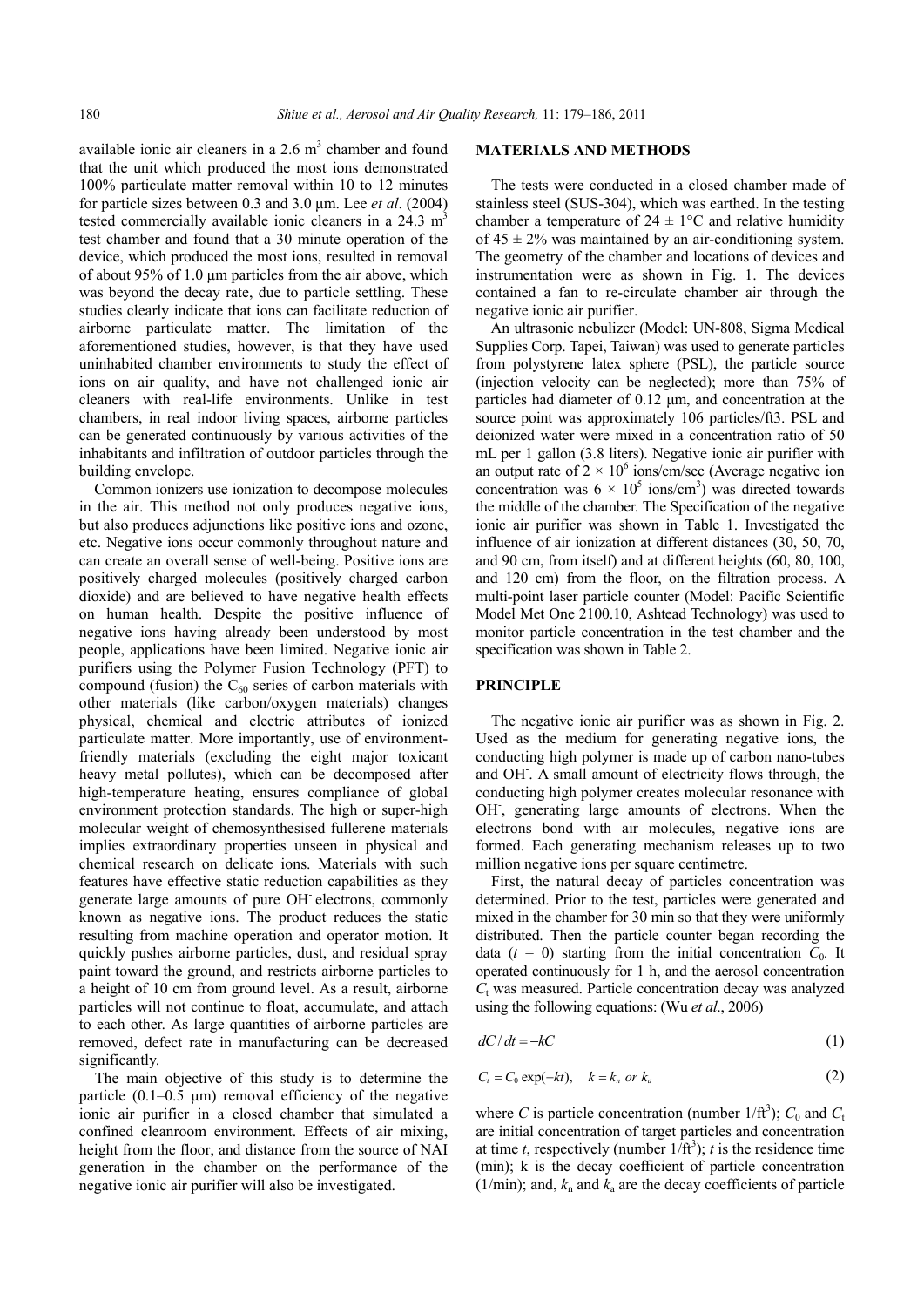

**Fig. 1**. Experimental set up.



Power: AC 110 V or 220 V Size:  $60 \times 60 \times 6$  cm Power consumption: 8 W Net weight: about 4 kilograms Apparatus for negative ion generating mechanism: Four Volume of negative ions generated: Each mechanism can generate more than two million ions/cm/sec Location: Installed on the ceiling, above production line or to the side of production line

| Table. 2. Specifications of the multi-point laser particle counter. |
|---------------------------------------------------------------------|
|---------------------------------------------------------------------|

| Title         | Value                                                    |
|---------------|----------------------------------------------------------|
| Size Channels | $0.1, 0.2, 0.3, 0.5, 0.7, 1.0 \mu m$                     |
| Flow Rate     | 1 cfm                                                    |
| Sample Time   | 1 second to 24 hours automatic, or manual start and stop |
| Hold Time     | 1 second to 24 hours                                     |
| Data logging  | 500 samples                                              |
| Output        | Built-in printer, RS-232 port                            |
| Power         | 115 V                                                    |
| Dimensions    | $178 \times 343 \times 559$ mm                           |
| Weight        | 19 kg                                                    |



**Fig. 2.** The mechanism of the negative ionic air purifier.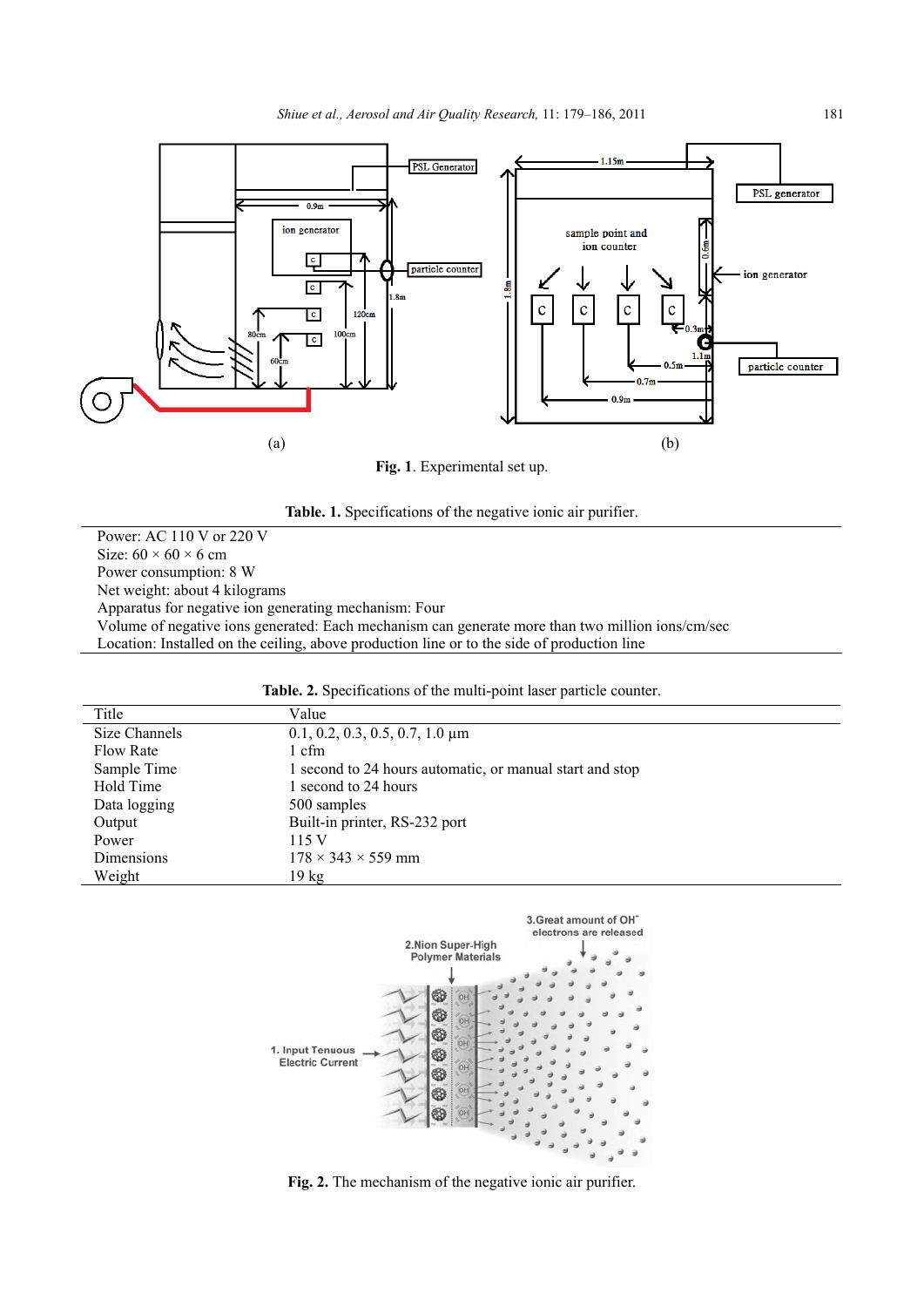concentration associated with natural decay and NAI, respectively (1/min). The coefficients of  $C_0$ ,  $C_t$  and *t* were measured in each experiment. The decay coefficient (*k*) is a regression coefficient in an exponential regression analysis, specified by Eq. (2). Subscripts of  $k_n$  and  $k_a$  refer to natural decay and NAI, respectively.

Particle removal efficiency was determined as follows: (Grinshpun *et al*., 2005)

$$
Particle removal efficiency = \frac{C(d_p, t=0) - C(d_p, t)}{C(d_p, t=0)}
$$
 (3)

Natural decay depends on air mixing conditions in the chamber. Therefore, the tests were conducted in calm air condition as well as with the re-circulation fan operating at flow rate of  $0.682 \text{ m}^3\text{/s.}$ 

To quantify the efficiency of particle removal caused exclusively by ion emission, the air cleaning factor (ACF) was determined. For every particle size, ACF is defined as the ratio of concentration of particles at a specific time point during the natural decay process to concentration measured at the same time point when the ion emitter was operating (Lee *et al*., 2004):

$$
ACF = \frac{C_{natural}(d_p, t)}{C_{ionizer}(d_p, t)}
$$
(4)

#### **RESULTS AND DISCUSSION**

#### *Natural Decay and Negative Air Ionization*

Fig. 3 plots concentrations of 0.1 to 0.5 μm particles versus time under natural decay and NAI application below 6 hours. The results reveal that the reduction in particle concentrations when NAI was applied exceeded that associated with natural decay in Fig. 3. NAI of 0.1 to 0.5 μm particles was faster than that of natural decay of 0.1 to 0.5 μm particles.

Fig. 3 showed regression equations of particle concentration decay. Results of the regression analysis showed that all correlation coefficients for decay of particle concentration versus time exceeded 0.9975. Table 3 summarizes  $k_a$  and  $k_n$  for each size of particles. Each decay coefficient was an average over five repeats; standard deviations of decay coefficients were less than 10 %. The data showed that  $k_n$  values for natural decay of particles followed the order 0.5  $\mu$ m > 0.3  $\mu$ m > 0.2  $\mu$ m > 0.1  $\mu$ m. The order of decay coefficient ( $k_a$ ) of the particles was 0.1  $\mu$ m > 0.5  $\mu$ m > 0.2  $\mu$ m > 0.3  $\mu$ m. Calculation of  $k_a - k_n$  obtains the net effect of NAI application for each size of particles. The maximum net effect of NAI application for each size of particles was for 0.1 μm and the minimum net effect of NAI application was for 0.5 μm. The decay of particle concentration under NAI application was higher than that for natural decay (Wu *et al*., 2006).

Fig. 4 demonstrates how particle removal efficiency varies with particle size. It is seen that removal efficiency provided by the negative air purifier increases by as much as two times compared with no ion emission in case of smaller particles of size  $\sim 0.3$  μm, and approaches 95% when the particle size reaches  $\sim 0.5$  µm, with as well as without ion emission.

The particle removal efficiency of natural decay and negative air ionization as a function of particle size is shown in Fig. 5. Removal efficiencies greater than 90% were accomplished for particles smaller than 0.1 μm and larger than 0.5 μm, and decreased to about 65–90% for particles 0.2–0.4 μm. These results imply that particles 0.2–0.4 μm, which have been traditionally difficult to charge by means of natural decay and negative air ionization, can be effectively charged and collected in both case of larger particle 0.5 μm. The loss in efficiency at smaller sizes  $(0.2-0.4 \mu m)$  in Fig. 5 is due to they require higher number of charges per particle to acquire comparable electrical mobility.

Fig. 6 shows the overall particle removal efficiency as a function of time for natural decay, and negative ionic air purifier, when operating in calm air. Particle removal efficiency for natural decay increased gradually from 9–50% at *t* = 210 min to about 50–67% at *t* = 330 min. The data demonstrate that air cleaning provided by the negative ionic air purifier reached considerable levels after it had continuously operated for more than one hour; particle concentration in the chamber decreased by a factor of 2 (removal efficiency = 50%) after 80 min and almost fivefold (removal efficiency =  $80\%$ ) after 150 min.

The negative ion emission produced by the ionic air purifier significantly cleaned the air of particles of size  $\sim$ 0.3 μm, but for particles of size  $\sim$ 0.5 μm ACF-values were not so high (see Table 4). The difference between the data obtained for sizes 0.3 μm and 0.5 μm was statistically insignificant.

## *Effect of Air Mixing*

Fig. 7 showed that particle removal efficiency of negative ionic air purifier with air mixing was higher than under pure negative ionic air purifier condition. The time taken for achieving 90% particle removal efficiency was reduced from 240 to 80 min, from 310 to 90 min, from 310 to 90 min, and from 240 to 90 min, for particle sizes of 0.1, 0.2, 0.3, and 0.5 μm, respectively. The air currents intensify ion propagation in the chamber and enhance ion-particle interaction (Cyrys *et al*., 2004; Wallace *et al*., 2004; Grinshpun *et al*., 2005; Berry *et al*., 2007). This makes particle charging by air ions more efficient and consequently increases particle removal efficiency when air mixing is operational.

## *Effect of Distance from the Ion Source and the Height from the Floor*

Vertical distribution of particle removal efficiency was determined by measuring particle concentration at varying heights;  $h = 60, 80, 100,$  and 120 cm (Fig. 8). The data indicate that height also plays a more important role in particle removal. The measurements indicate that particle removal efficiency by negative ionic air purifier substantially varies with its height from the floor, which has implications for its ability to effectively reduce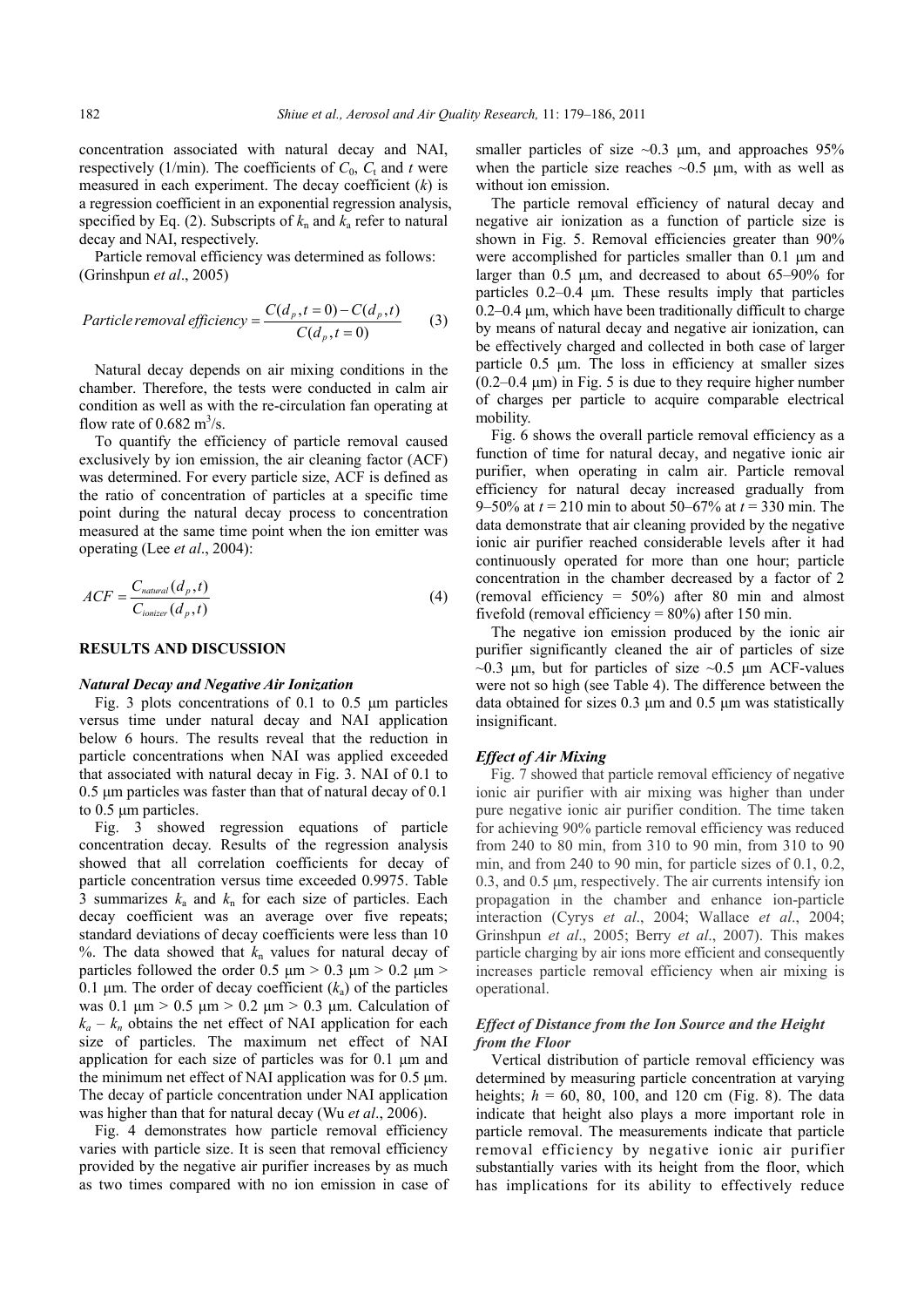

Fig. 3. Particle concentration  $(\#/\text{ft}^3)$  for each size of particles with natural decay and NAI application (a) 0.1  $\mu$ m, (b) 0.2 μm, (c) 0.3 μm, and (d) 0.5 μm. Note:  $\#$ /ft<sup>3</sup> = 35.3  $\#$ /m<sup>3</sup>

| <b>Table 3.</b> Decay coefficients (k) of each particle with natural decay and NAI application ( $k_a$ and $k_n$ ). |  |  |  |
|---------------------------------------------------------------------------------------------------------------------|--|--|--|
|---------------------------------------------------------------------------------------------------------------------|--|--|--|

|                             |                                                                                         | Decay coefficient $(10^{-2}/hr)$ |       |             |
|-----------------------------|-----------------------------------------------------------------------------------------|----------------------------------|-------|-------------|
| Particle diameter $(\mu m)$ | Particle concentration vs time $(t)$                                                    | $\kappa_a$                       | $k_n$ | $k_a - k_n$ |
| Natural decay               |                                                                                         |                                  |       |             |
| 0.1                         | $y = 143482e^{-0.00337x}$ , $R^2 = 0.9987$                                              |                                  | 0.337 | 0.685       |
| 0.2                         | $y = 955.49e^{-0.00356x}$ , $R^2 = 0.9992$                                              |                                  | 0.356 | 0.384       |
| 0.3                         | $y = 124.13e^{-0.00568x}$ , $R^2 = 0.9995$                                              |                                  | 0.568 | 0.089       |
| 0.5                         | $v = 42.54e^{-0.00893x}$ , $R^2 = 0.9975$                                               |                                  | 0.893 | 0.077       |
| Ion operation               |                                                                                         |                                  |       |             |
| 0.1                         | $y = 145634e^{-0.01022x}$ , $R^2 = 0.9997$                                              | 1.022                            |       |             |
| 0.2                         | $y = 601.22e^{-0.0740x}$ , $R^2 = 0.9993$                                               | 0.740                            |       |             |
| 0.3                         | $y = 107.83e^{-0.00657x}$ , $R^2 = 0.9985$<br>$y = 39.39e^{-0.00970x}$ , $R^2 = 0.9989$ | 0.657                            |       |             |
|                             |                                                                                         | 0.970                            |       |             |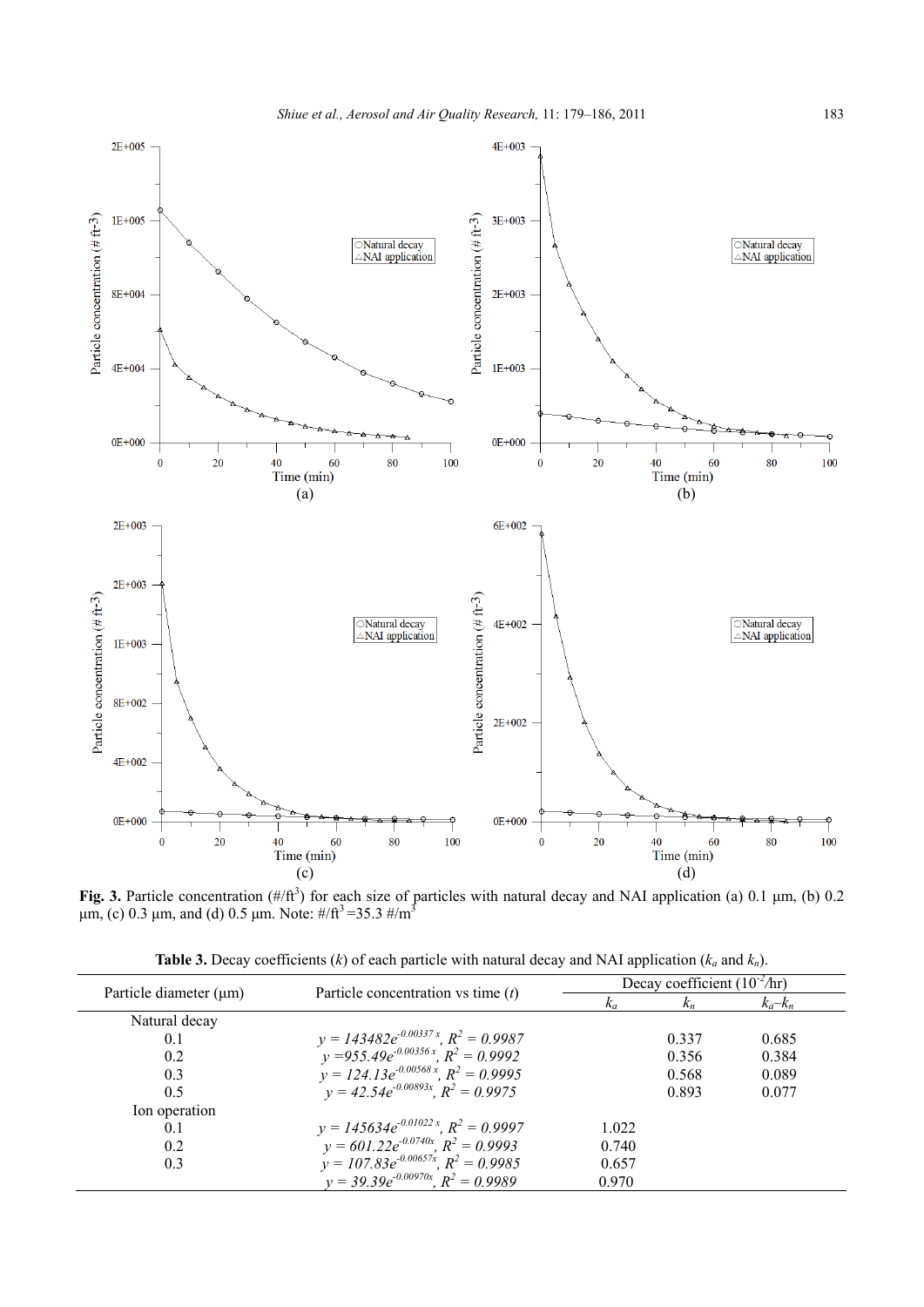

**Fig. 4.** The particle removal efficiency of natural decay and negative ionic air purifier at different particle size.



**Fig. 5** Particle removal efficiency as a function of particle size.

airborne particulates at levels above its own height (60 cm). As seen in Fig. 8, particle removal efficiency decreased with increase in distance from negative ionic air purifier. We believe that this difference in particle removal efficiency is due to the difference in distance and the limited horizontal diffusion of ions. The data indicate that height has a greater impact on particle removal efficiency value than horizontal distance (Berry *et al*., 2007).

Table 5 depicts the average NAI concentration versus the distance from the ion source at different height from the floor. The concentration of NAI in the height between 60 cm and 120 cm decreased when the distance increased. The regression analysis of the average NAI concentration and the height from the floor showed that a exponent-



Fig. 6. Overall particle removal efficiency for natural decay and negative ionic air purifier.

**Table. 4.** The air cleaning factor (ACF) provided by continuous operation of the ionic air purifier.

|                                  | Air cleaning factor |       |      |      |      |
|----------------------------------|---------------------|-------|------|------|------|
| Aerodynamic<br>particle diameter | 60                  | 120   | 180  | 240  | 300  |
|                                  | min                 | mın   | mın  | mın  | mın  |
| $0.1 \mu m$                      | 1.46                | 2 2 4 | 3.39 | 498  | 77   |
| $0.2 \mu m$                      | 197                 | 2.54  | 3.32 | 3 94 | 4.85 |
| $0.3 \mu m$                      | 1.19                | 1 29  | 1.38 | 141  | 1.53 |
| $0.5 \mu m$                      | 114                 | 117   | 1 29 | 1 25 | 1.5  |

linear regression line indicated a strong correlation between height and NAI concentration within a specific height. Regression results showed that the correlation coefficients  $(R<sup>2</sup>)$  of the exponent-linear regression were 0.9926–0.9976 at different distance from the ion source (Wu *et al*., 2006; Berry *et al*., 2007). Also Table 5 depicts the average NAI concentration versus the height from the floor at different distance from the ion source. The concentration of NAI in the distance between 30 cm and 90 cm increased when the height increased. NAI concentration and the distance from the ion source showed that a exponent-linear regression line indicated a strong correlation between distance and NAI concentration within a specific distance. Regression results showed that the correlation coefficients  $(R^2)$  of the exponent-linear regression were 0.9933−0.9994 at height from the floor.

#### **CONCLUSIONS**

This study investigated effect of NAI on particles concentration in a test chamber. It was shown that continuous emission of negative air ions can efficiently control ultrafine aerosol pollutants in cleanrooms. The particles are charged primarily by the diffusion charging mechanism. Effects of air mixing and of distance from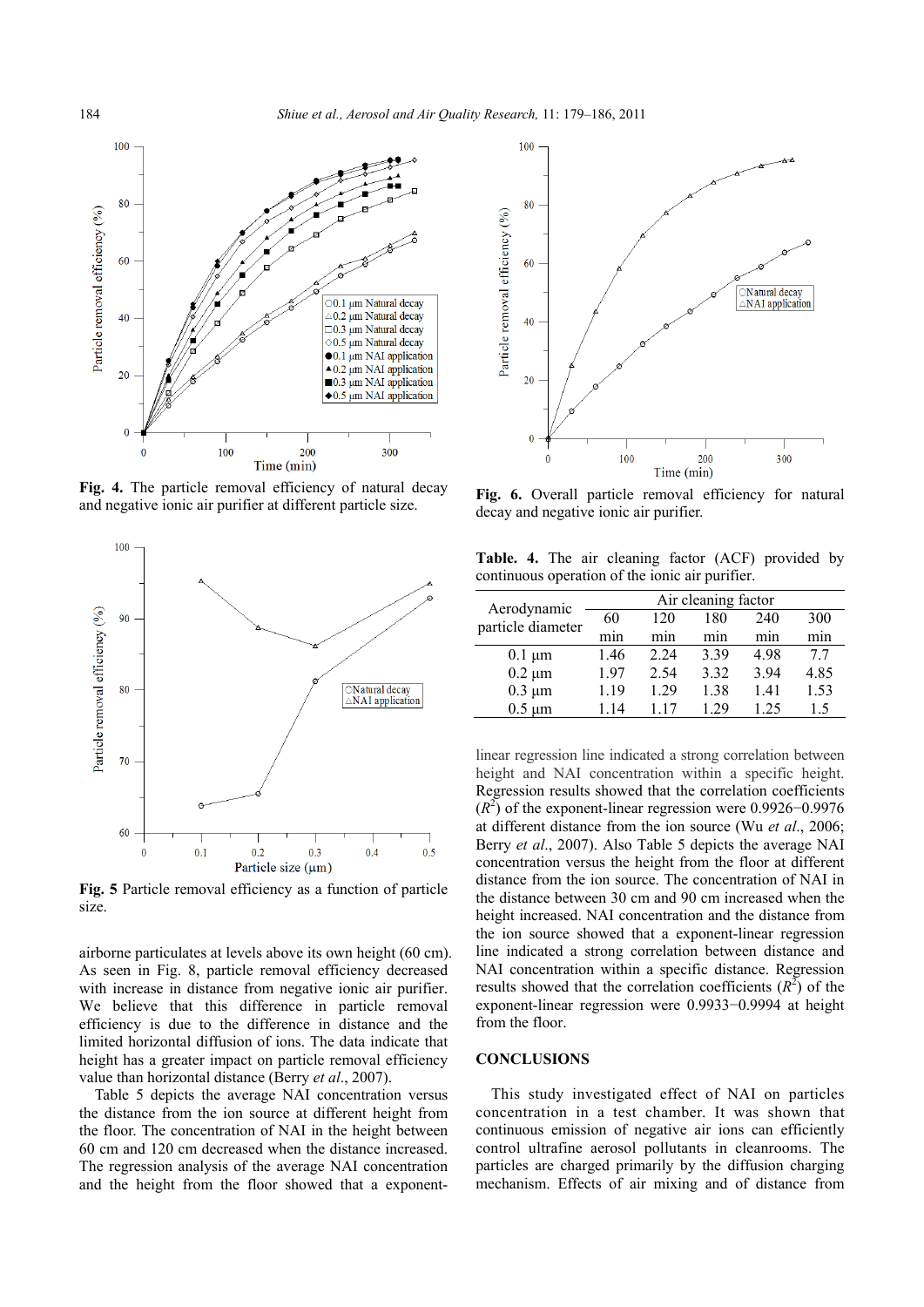

**Fig. 7.** Particle removal efficiency of negative ionic air purifier with air mixing.



**Fig. 8.** Overall particle removal efficiency at different horizontal and vertical distances from the ionic air cleaner.

**Table. 5.** Average NAI concentration versus the distance from the ion source at different height from the floor and the height from the floor at different distance from the ion source.

| Height (cm)   | Average NAI concentration vs. Distance      |
|---------------|---------------------------------------------|
| 120           | $y = 1486.27e^{-0.02172x}$ , $R^2 = 0.9927$ |
| 100           | $y = 1004.89e^{-0.02167x}$ , $R^2 = 0.9926$ |
| 80            | $y = 528.71e^{-0.01745x}$ , $R^2 = 0.9936$  |
| 60            | $y = 322.78e^{-0.01593x}$ , $R^2 = 0.9976$  |
| Distance (cm) | Average NAI concentration vs. Height        |
| 30            | $y = 52.19e^{0.02266x}$ , $R^2 = 0.9989$    |
| 50            | $y = 39.93e^{0.02152x}$ , $R^2 = 0.9960$    |
| 70            | $y = 36.30e^{0.01760x}$ , $R^2 = 0.9994$    |
| 90            | $y = 28.65e^{0.01677x}$ , $R^2 = 0.9933$    |

negative ionic air purifier were studied. We found that there vertical diffusion of ions was limited. Experiments indicated that particles removal efficiency near the negative ionic air purifier was better in areas that were close to the negative ionic air purifier (in operational mode). Air mixing in the closed chamber enhanced the air cleaning effect. The highest particles removal efficiency was observed at a height of 60 cm from the floor. Considering the NAI concentration and two factors (height and distance), an empirical curve fit of concentration gradient of NAI was developed to estimate the concentration of NAI.

# **ACKNOWLEDGEMENT**

The authors would like to acknowledge the supports from Niontech Company, and the National Science Council in Taiwan, with contract number 97-2622-E-027-012-CC3. Ming-Heng Tsai, Jin-Shin Do, Che-Joung Gao are also appreciated for collecting the raw data.

## **REFERENCES**

- Berry, D., Mainelis, G., and Fennell, D. (2007). Effect of an Ionic Air Cleaner on Indoor/Outdoor Particle Ratios in a Residential Environment. *Aerosol Sci. Technol.* 41: 315–328.
- Cyrys, J., Pitz, M., Bischof, W., Wichmann, H.E. and Heinrich, J. (2004). Relationship between Indoor and Outdoor Levels of Fine Particle Mass, Particle Number Concentrations and Black Smoke under different Ventilation Conditions. *J. Exposure Anal. Environ. Epidemiol.* 14: 275–283.
- Daniels, S.L. (2002). On the Ionization of Air for Removal of Noxious Effluvia. *IEEE Trans. Plasma Sci.* 30: 1471–1481.
- Grabarczyk, Z. (2001). Effectiveness of Indoor Air Cleaning with Corona Ionizers. *J. Electrostat.* 51–52: 278–283.
- Grabarczyk, Z. (2001). Grabarczyk, Effectiveness of Indoor Air Cleaning with Corona Ionizers. *J. Electrostat.*  51–52: 278–283.
- Grinshpun, S.A., Adhikari, A., Lee, B.U., Trunov, M., Mainelis, G., Yermakov, M. and Reponen, T. (2004). Indoor Air Pollution Control through Ionization. In *Air Pollution: Modeling, Monitoring and Management of Air Pollution*, Brebbia, C.A. (Ed.), WIT Press, Southampton, U.K, pp. 689–704.
- Grinshpun, S.A., Mainelis, G., Reponen, T., Willeke, K., Trunov, M.A. and Adhikari, A. (2001). Effect of Wearable Ionizers on the Concentration of Respirable Airborne Particles and Microorganisms. *J. Aerosol Sci.* 32: S335–S336.
- Grinshpun, S.A., Mainelis, G., Trunov, M., Adhikari, A., Reponen, T. and Willeke, K. (2005). Evaluation of Ionic Air Purifiers for reducing an Aerosol Exposure in Confined Indoor Spaces. *Indoor Air* 15: 235–245.
- Hinds, W.C. (1999). *Aerosol Technology: Properties, Behavior, and Measurement of Airborne Particles*, A Wiley-Interscience publication, New York (Chapter 1, 3, 9, 15).